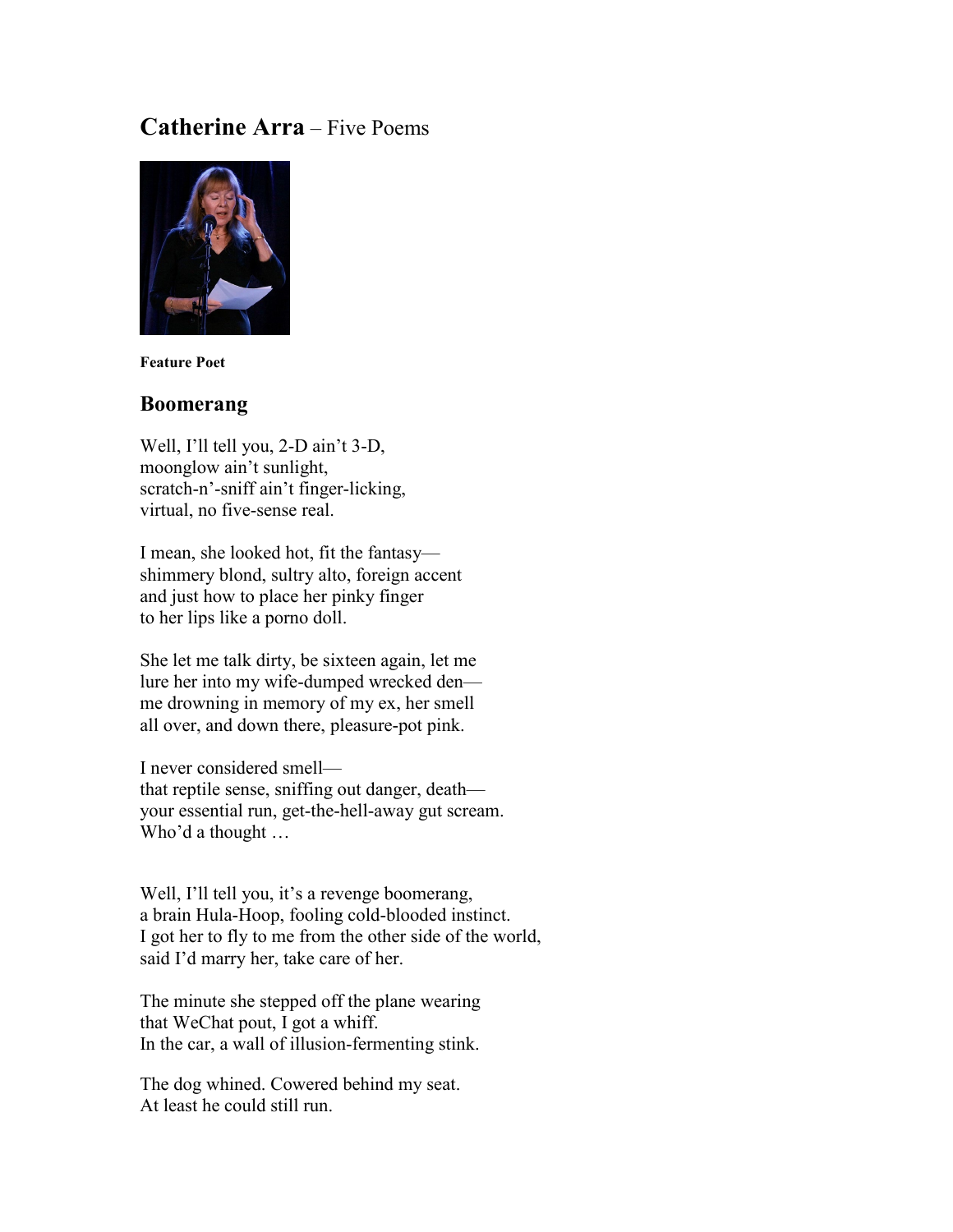### **Corona Blues**

By the close of Covid-19 on the brink of Delta V, runaway husband, bandit with parrot on a quest for new exciting love, returned—tail-tattered & shipwrecked, knocking … She felt his pain.

Cool writer-dude turned out to be a counterfeit copycat, caged by his not-so-clever thievery. She felt sorry for him, how he squandered his talent.

Facebook predators in disguised despair, paltry poetry, seductive food pics, Daliesque portraits, requested her friendship, messaged sweet spam. She felt fake like them. Avatars of noir, mystique, hard muscle.

*Who are you*? she'd write. *Who are you*? Bang. Bang. Blocked.

She paddled her Corona canoe up & downriver, masked & unmasked, vaxed & vexed. She cooked, wrote, streamed, strolled, & ran. She executed a ballet of yoga poses. She drank, got drunk, cried, slept it off, & did it all again. She emptied a lake of rum.

She capsized, prayed & died with wildlife.

She dove into the Torah of Tarot. Tail-tattered & shipwrecked, she summoned the avatars of humanity for help. She swam her way home.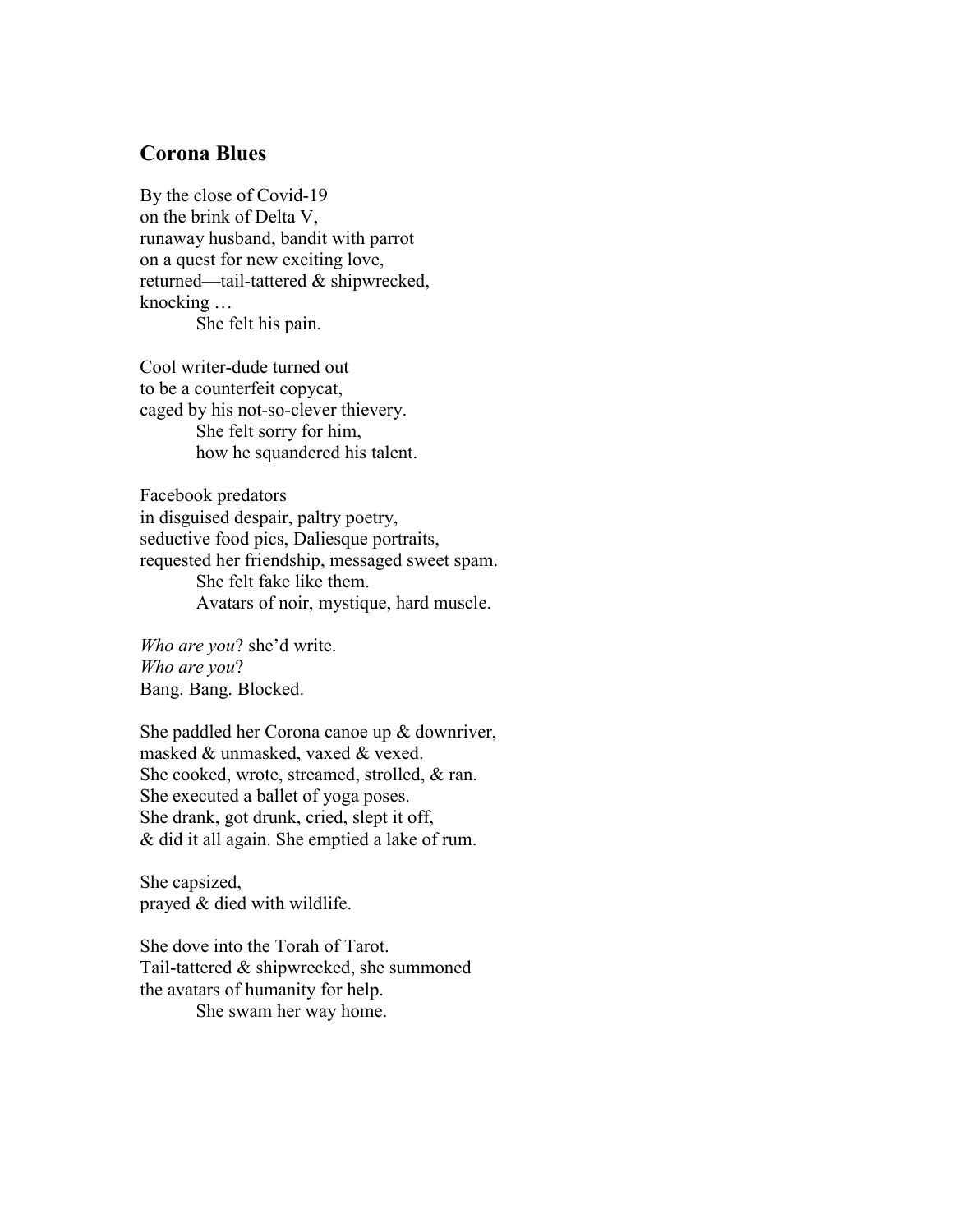# **The Devil**

I'm your badass bully bitch, the one you don't much like, the shadow sulking behind smiles.

I poke, provoke, have you roped, harnessed by the balls, breasts, your deep-throated guilt.

I am you rejected, you unseen, the one you want to love, the angel you deny.

I'm the big bad metaphor, Lucifer, Mephistopheles, vampire hunger.

Addictions, obsessions, one-night stands, sensation severed from understanding.

I manipulate in stealth, steal who you are, call others the you that is me.

Don't be ashamed or shame me. I'm the terrified child, lost, alone, hiding in you.

Embrace me now. Kiss my scorched lips, stroke my bestial belly and wild bat wings.

Heal my broken heart, take me home. To love me is to release me.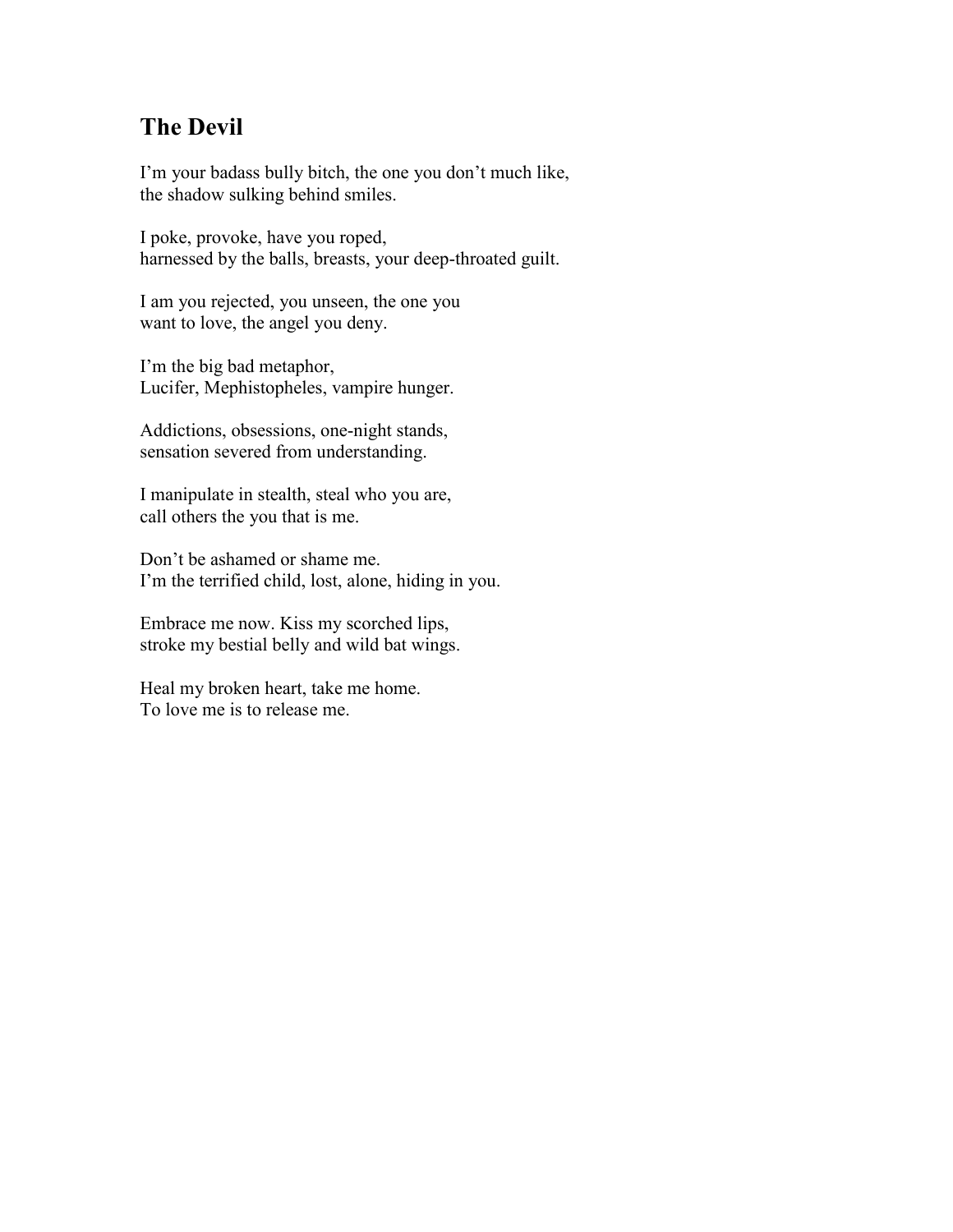### **The Lovers**

I am that wicked triangle. You between two strange angels, Eve or Lilith, good boy or naughty other. I tease desire, make you sweat.

I stand opposite The Devil in a do-si-do of sacred and profane. God angel and fallen one, we are twins of choice, a tempting cocktail.

Choose one, never know the other but choose you must. Indecision is the dead-end loop cowards circle the heart's crossroads,

urging, beguiling … go right, left or straight ahead. Be earthbound or free, seduced or loved.

### **The Moon**

Mistress of nightshades, guardian of cats, owls, wolves, sea creatures and water worlds.

In dreams, fantasy, tides, and blood cycles I entice you to lose your way, make you shatter me in a cruel casting of stones on mirrored water, watch you submit as I ripple to wholeness again and again.

Night vision portal, floating white orb, pregnant with secrets, deceptions, the longings you tell no one.

I answer the faith you bestow in gazing upon me, calling my names:

*Wolf* in the howling hunger of January. *Worm* when earth softens and sap flows.